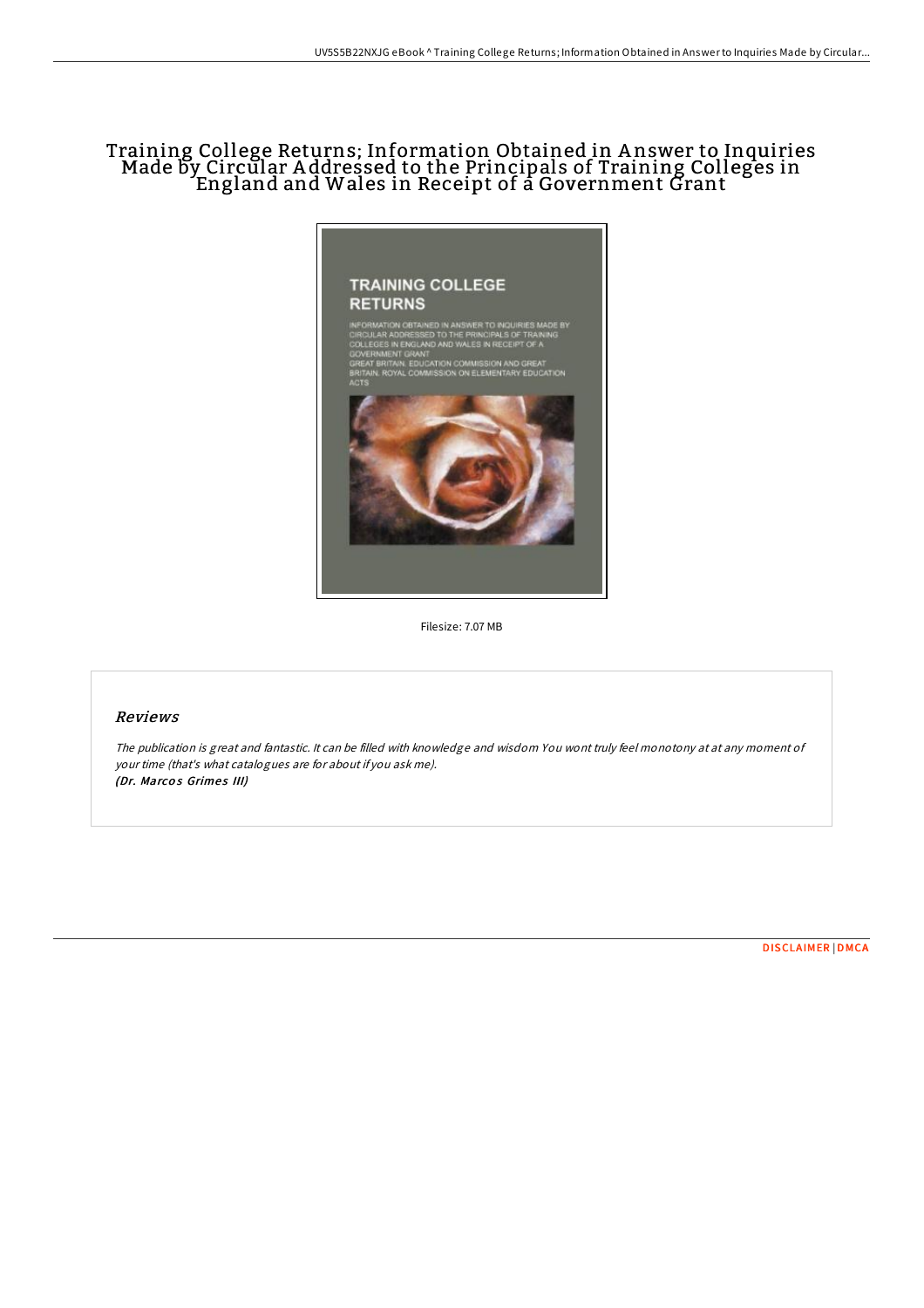## TRAINING COLLEGE RETURNS; INFORMATION OBTAINED IN ANSWER TO INQUIRIES MADE BY CIRCULAR ADDRESSED TO THE PRINCIPALS OF TRAINING COLLEGES IN ENGLAND AND WALES IN RECEIPT OF A GOVERNMENT GRANT



To read Training College Returns; Information Obtained in Answer to Inquiries Made by Circular Addressed to the Principals of Training Colleges in England and Wales in Receipt of a Government Grant eBook, make sure you follow the link beneath and save the file or gain access to other information which might be highly relevant to TRAINING COLLEGE RETURNS; INFORMATION OBTAINED IN ANSWER TO INQUIRIES MADE BY CIRCULAR ADDRESSED TO THE PRINCIPALS OF TRAINING COLLEGES IN ENGLAND AND WALES IN RECEIPT OF A GOVERNMENT GRANT book.

Rarebooksclub.com, United States, 2012. Paperback. Book Condition: New. 246 x 189 mm. Language: English . Brand New Book \*\*\*\*\* Print on Demand \*\*\*\*\*.This historic book may have numerous typos and missing text. Purchasers can download a free scanned copy of the original book (without typos) from the publisher. Not indexed. Not illustrated. 1888 Excerpt: .into account their previous education and bringing up. CHICHESTER (BISHOP OTTER S MEMORIAL). Circular E.--Trailing Colleges. (To Principals of Training Colleges.)--You are requested to confine your answers as much as possible within the space after each question. 7. Are students on leaving left perfectly free to seek situations in any public elementary school, or are they recommended to 0give a preference to schools of the same denomination as the training college P 8. What number of candidates during each of the last three years have been refused admission, year by year, who stood higher on the list than the lowest accepted candidate P How many of these were--(a.) In the first class? (A.) In the second class? How many of these were declined on- -(c.) Physical grounds? (d.) Moral grounds P (t.) The ground of deficiency of religious knowledge P (/.) Other grounds? 9. How many students of the first class were admitted to the college? How many of the second class P Give the lowest number on the list of the candidates accepted. 10. How many students have during their residence in the last three years, or who have left college during the last three years, subsequently--Firstly.--Matriculated; Secondly.--Graduated in any University P Give name of such university. 11. What amount has been expended by the college during the past five years which has not been included in the college expenses as accepted by the department, and for what objects was such amount expended P 12. How...

 $\mathbb{P}$ Read Training College Returns; Information Obtained in Answer to Inquiries Made by Circular Addressed to the [Principals](http://almighty24.tech/training-college-returns-information-obtained-in.html) of Training Colleges in England and Wales in Receipt of a Government Grant Online Download PDF Training College Returns; Information Obtained in Answer to Inquiries Made by Circular Addressed to the [Principals](http://almighty24.tech/training-college-returns-information-obtained-in.html) of Training Colleges in England and Wales in Receipt of a Government Grant